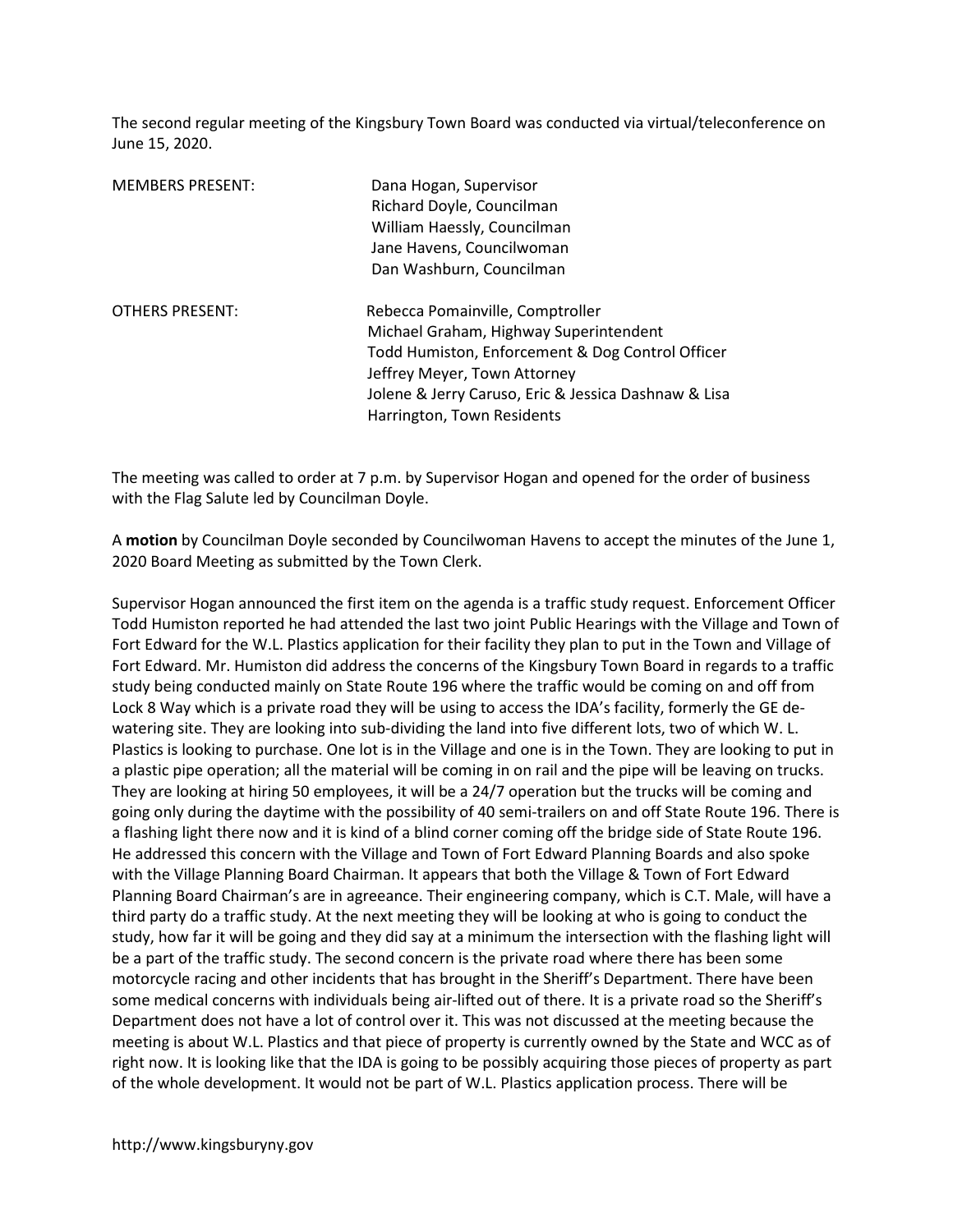another meeting in about 3 weeks and there are a lot of zoning variances they will need from the Village and Town of Fort Edward before moving forward.

Supervisor Hogan asked if there was anything the Board needed to do at this time or is it mostly a Town and Village Fort Edward matter. Enforcement Officer Humiston said it is a Town and Village of Fort Edward matter and he feels if they do the traffic study and it is done correctly the Town will be agreeable; they seem to be in line with what was requested.

Attorney Meyer stated with regard to the racing and the other use of Lock 8 Way; while it is not before the Planning and Zoning Boards currently in the Village &Town of Fort Edward, the SEQR process is set up exactly for this reason. The IDA assuming control and ownership of this road is part of the larger project; so that potential impact is appropriate for the SEQR review if not for the larger project review. To the extent that W.L. Plastics says don't worry about it, you don't want to listen to it we should continue to beat home the point that as part of the SEQR review when they are doing the traffic study and looking at use of that access road because that is appropriate and that is the point of SEQR. Enforcement Officer Humiston asked if they could look at private property in the traffic study as well. Attorney Meyer said they could look at the potential impacts of having this straightaway and people trespassing and otherwise using a road that may or may not be public or private or restricted use, limited use with loose parameters and no law enforcement.

A motion by Councilman Washburn seconded by Councilwoman Havens and carried by a vote of 4 ayes to re-appoint David Gauci to the Planning Board for a 7-year term beginning July 1, 2020 until June 30, 2027. Supervisor Hogan abstained from the vote; Mr. Gauci is married to a family member of his.

### LEGAL UPDATE:

Attorney Meyer reported he had sent the memo to Charter; they acknowledged receipt and were going to talk it over and get back to him. At this time there is no official response.

# TOWN CLERK REPORT:

The Town Clerk reported they had re-opened the office last week and things were going very well. The doors have remained locked and a door chime with an intercom has been installed to alert the office staff when a customer has arrived. Several in person transactions occurred including; 1 dog license, 3 marriage licenses, 2 fishing licenses, I hunting license inquiry,1 certified transcript of marriage and 2 notary requests. The senior citizens needing to have their disabled parking permits renewed are happy they do not have to come into the office, their permits can be renewed and mailed to them.

# ENFORCEMENT & DOG CONTROL REPORT:

Todd Humiston reported the building permits are up and going well. The new system seems to be working really well, no complaint; it is more of a scheduling thing. Dog control is also going well.

### HIGHWAY SUPERINTENDENT:

Michael Graham reported everything is going well; they have been doing a lot of cleaning up of brush, roadside mowing and getting the dirt roads graded.

# COMPTROLLER REPORT:

Rebecca Pomainville had sent out an email to the Board with budget updates detailing projections from now until the end of the year. A discussion followed. The Comptroller said given the reductions that have occurred with the Highway Department, the re-negotiations of contracts and not having Rec this year we will be in decent shape as long as we continue to be as frugal and careful as possible.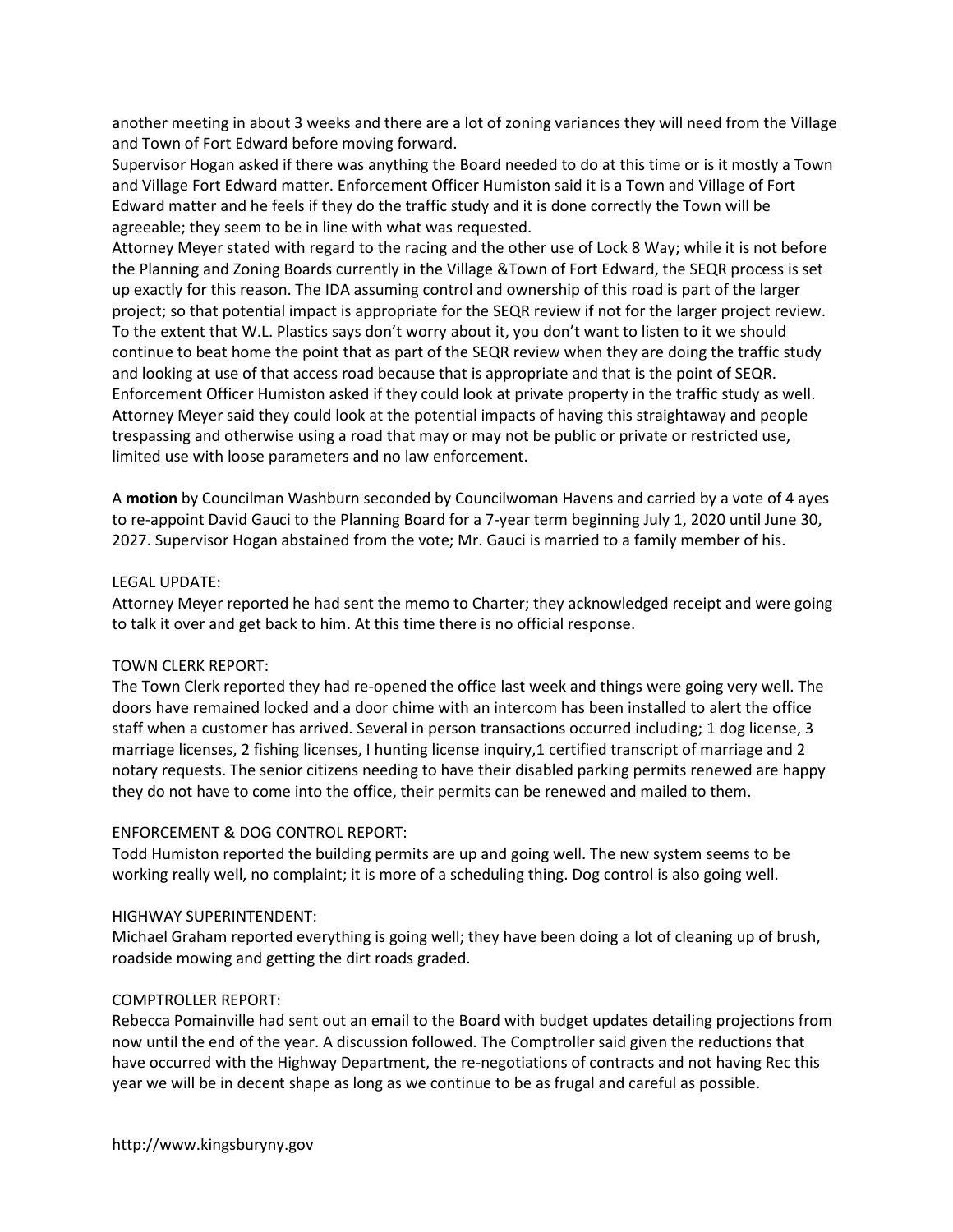The Board discussed the reduction in sales tax revenue received from Washington County. Councilman Doyle stated there was a time when the Town did not receive tax revenue and that approximately 10 years ago the Town started to receive a portion.

Councilman Doyle expressed his concern for not having a balance in the General Fund Whole Town in the future; he has noticed a trend where the fund balance decreases each year. The Comptroller stated she had noticed the trend when she became Comptroller. She does think that once our bonds are paid the problem will be gone; it is just a matter of being as careful and aware as we can, so the fund does not get fully depleted. Supervisor Hogan stated at one time we were working on a Fund Balance Policy in conjunction with the County, but the Town could establish their own policy. The Comptroller attended a webinar workshop during the COVID shutdown and it gave a great worksheet for her to plug in numbers into for a 5-year plan. The 5-year plan will help earmark money for long range planning and fund balance needs.

# COUNCIL REPORT:

Councilman Haessly asked if there was a response from Spectrum in regard to the agreement. Attorney Meyer stated they acknowledged receipt of the memo and were going to talk about it internally and get back to him.

Councilman Haessly stated we had the sewer study done last year and wondered if we were going to do anything about turning over the sewer districts to the County. Councilman Washburn said there were conversations prior to the COVID-19 pandemic and he will follow up with the sewer board before our next Board Meeting. Councilman Haessly asked if we were going to have to spend any money. Councilman Washburn is hopeful that we will not have to spend money but cannot confirm because he is only one person on the Board.

Councilwoman Havens would like the Kingsbury Directory updated. The Town Clerk will have the directory updated.

Councilwoman Havens "Good News about Town" was the Charles R. Wood Virtual Talent Show found on You Tube with Contestant #14 Sheriff Jeff Murphy singing Bruce Springsteen's "Our Town". Included in the video are pictures. There were other locals who participated in the talent show.

Councilman Doyle asked when the Court was going to re-open. Supervisor Hogan does not have a clear answer. Attorney Meyer also does not have a clear answer. Enforcement Officer Humiston had talked to Judge Malvuccio who said dangerous dog cases and other cases could be heard and cases could be heard no more than 10 at a time; so they may be re-opening very soon. It is possible there is a plan in the works.

# WRITTEN REPORTS:

A **motion** by Councilman Doyle seconded by Councilwoman Havens and carried by a vote of 5ayes to accept the reports of certain officers for the month of May as follows:

Town Comptroller: Receipts \$497,339.25; Disbursements \$702,187.64 Assessor Sales for April

# PUBLIC COMMENT:

 Jessica and Eric Dashnaw of 6 Company Bridge Road moved to the Town of Kingsbury two years ago and are learning of the Town rules and try to abide by them. They make sure they get their building permits. There is an ongoing property dispute with their neighbor and she feels like the neighbor is using Enforcement Officer Humiston as a crutch to harass them. The neighbor has been arrested for assault and filed another complaint to the Enforcement Officer 3 days later. Most of the complaints filed against the Dashnaw's have been unfounded.

http://www.kingsburyny.gov